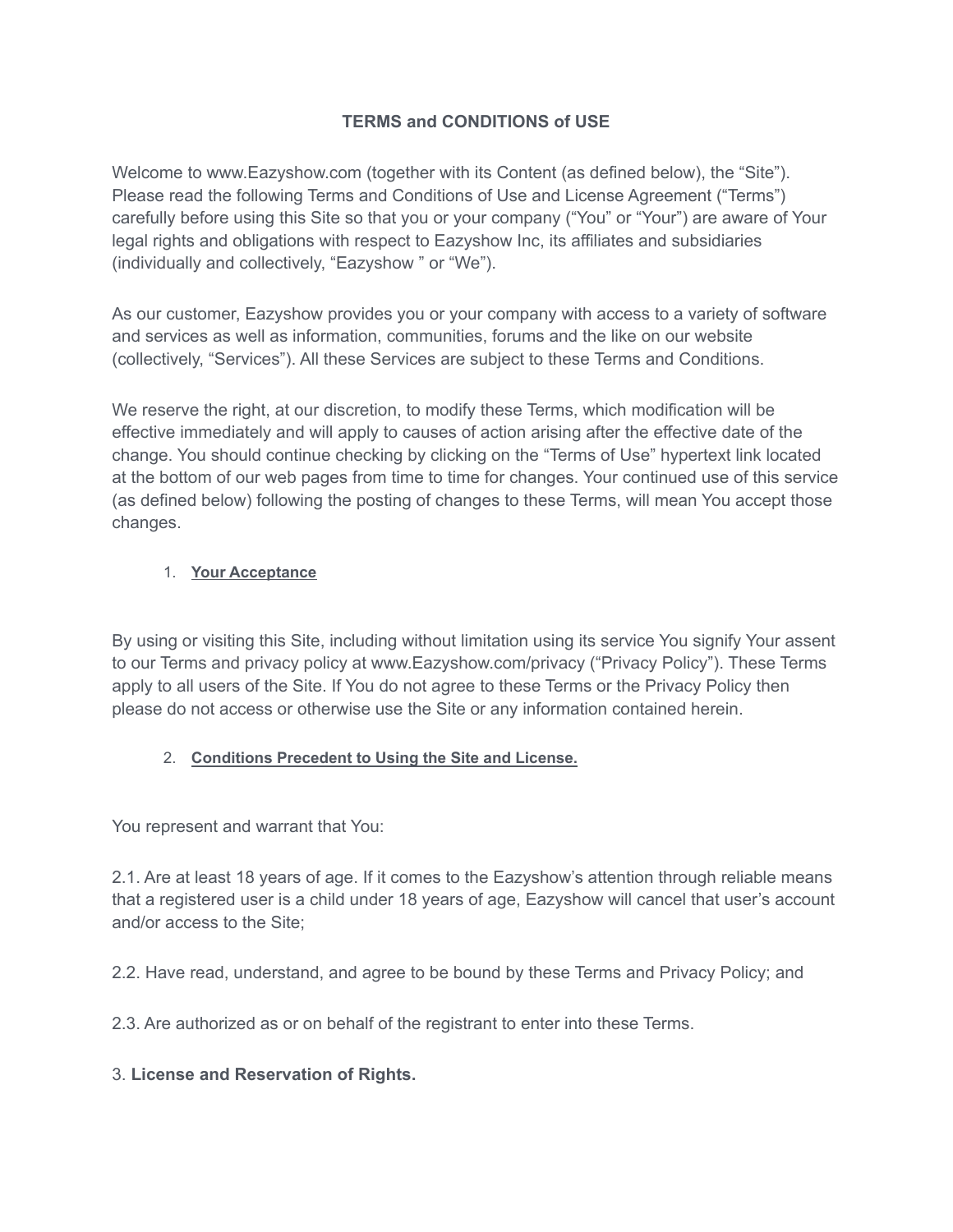3.1. **License.** Subject to your obligations herein, Eazyshow hereby grants to you during the term of this Agreement a limited, revocable, non-exclusive, non-transferable, non sub-licensable license to access and use the Hosted Services and any software ("Software") provided by Eazyshow to access those Hosted Services. Eazyshow may, in its discretion, offer updates, upgrades, patches and/or new versions (collectively, "Upgrades") of the Software to Company. If instructed by Eazyshow, Company shall promptly install any such Upgrade

3.2. **Reservation of Rights.** Except for the limited license set forth above, Eazyshow reserves all rights to the Services. Eazyshow reserves the right to discontinue or disable certain features and/or functionality of the Hosted Services that are outdated or otherwise not generally used by Eazyshow customers. All rights not granted herein are hereby reserved by Eazyshow.

### 4. **Website Access**

4.1. Eazyshow hereby grants You permission to use the Site, provided that: (i) You will not copy, distribute or modify any part of the Site without Eazyshow's prior written authorization; (ii) You will not send unsolicited or unauthorized advertisements, spam, chain letters, etc.; (iii) You will not transmit any Content which contains software viruses, or other harmful computer code, files or programs; (iv) You will not disrupt servers or networks connected to the Site; and (v) You comply with these Terms.

4.2. In order to access some of the services of the Site (including but not limited to Eazyshow Service as detailed below), You will need to have an account with Eazyshow. Eazyshow will assist you in setting your account. You should not attempt to set up another's account without permission. When creating Your account, You must provide accurate and complete information. You are solely responsible for the activity that occurs in Your account, and You must keep Your account password secure. You must notify Eazyshow immediately of any breach of security or unauthorized use of Your account. You will be liable for any use made of Your account or password and the losses of Eazyshow or others due to such unauthorized use. Eazyshow will not be liable for Your losses caused by any unauthorized use of Your account.

4.3. You agree not to use or launch any automated system, including without limitation, "robots," "spiders," and "offline readers," that accesses the Site in a manner that sends more request messages to the Eazyshow servers in a given period of time than a human can reasonably produce in the same period by using a conventional on-line web browser. Eazyshow grants the operators of public search engines permission to use spiders to copy materials from the Site for the sole purpose of creating publicly available searchable indices of the materials, but not caches or archives of such materials. Eazyshow reserves the right to revoke these exceptions either generally or in specific cases. You agree not to collect or harvest any personally identifiable information, including account names or e-mail addresses, from the Site, nor to use the communication systems provided by the Site for any commercial solicitation purposes.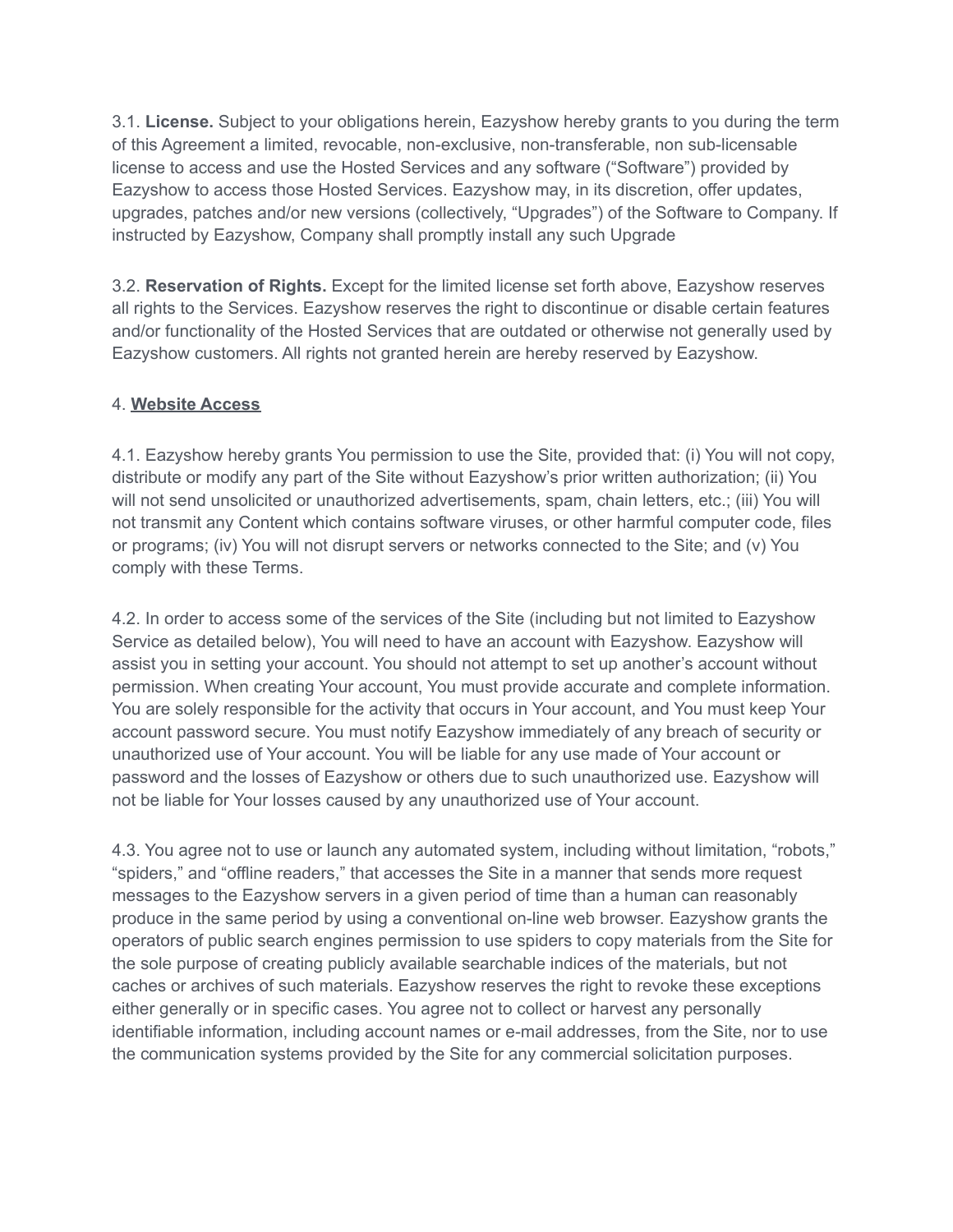4.4. Eazyshow, in its sole discretion, has the right to terminate Your access to the Site immediately with or without cause.

## 5. **Eazyshow Service, License and Payment**

5.1. The Eazyshow platform is an advanced Software as a Service ("SaaS") platform that enables You or Your customer/site visitor to initiate real-time 'face-to-face' communication with You or Your agent that also use the Eazyshow platform by using text, voice and video communication to simultaneously share and review a wide range of computer files; and to upload and co-edit text documents and forms (collectively the "Service").

5.2. Term. This Agreement will commence upon the Effective Date and continue for the term set forth in the applicable Order Form or Registration Process (the "Initial Term") unless terminated earlier pursuant to Section 4. If no Initial Term is set forth in an Order Form or during the Registration Process, the Initial Term shall be deemed to be twelve (12) months. Following the Initial Term, this Agreement shall renew for consecutive terms of the same length as the Initial Term (each a "Renewal Term") unless either party provides written notice to the other party at least sixty (60) days prior to the expiration of the then-current term (or if another notice period is set forth in the applicable Order Form or Registration Process such other notice period shall apply). Upon request, Company shall acknowledge the commencement of each Renewal Term in writing.

5.3. As between the parties, all title, ownership rights, and intellectual property rights (including all copyrights, patents, trade secret rights and trademarks) in and to the Service shall remain in and with Eazyshow.

5.4. You are responsible to make any necessary preparations for use of the Service at Your sole cost and expense unless You have purchased set up services from Eazyshow. You shall only use the medium that is appropriate for the server or computer which the Service is to be utilized.

5.5. External applications, including without limitation, the telephone application, are third party applications, and will be charged to You at actual cost. By way of example, without limitation, You are responsible for any charges You incur if You also use communication services which are not standard part of Eazyshow such as 3rd party telephony services.

5.6. You are granted a non-exclusive, non assignable, non transferable, revocable, limited license during the corresponding period for which You paid the license fee, to use the Service, subject to the terms and conditions of these Terms. All rights not expressly granted to You under these Terms remain with Eazyshow, and Eazyshow continues to be the sole owner of the Service.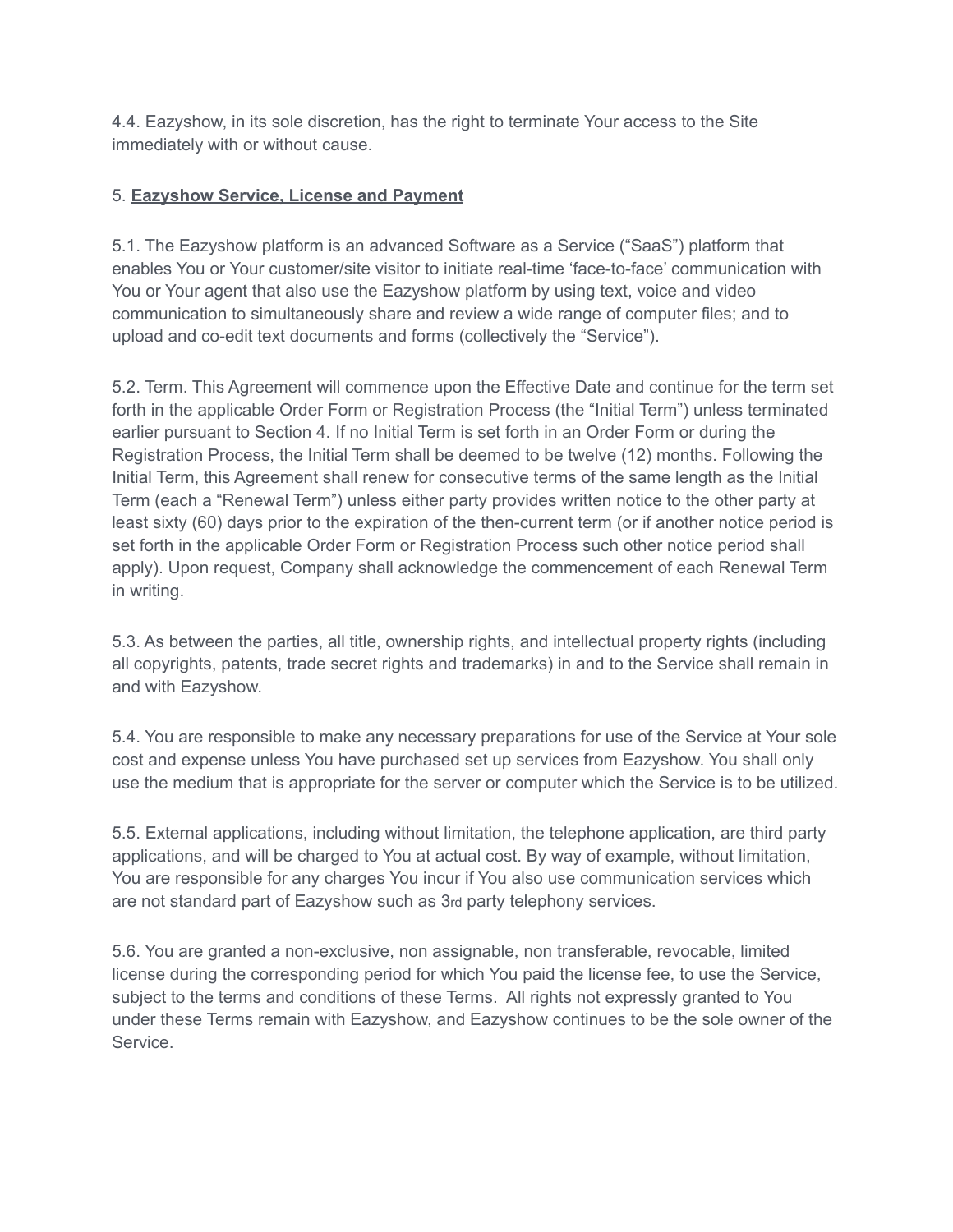5.7. This Service license will automatically terminate if You fail to comply with any term hereof; such failure will make available to Eazyshow legal remedies.

5.8. In consideration of the applicable license selected by You, You shall pay Eazyshow the applicable license fee published on the Site, unless otherwise agreed to in writing signed by the Parties. The license fee shall be due and payable according to the agreed-upon terms. If You are in arrears in payment, the Eazyshow may, without derogating from other remedies, suspend or terminate the Service.

5.9. If You are part of an agency, department, or another entity of the United States Government ("Government"), the use, duplication, reproduction, release, modification, disclosure, or transfer of the Service is restricted in accordance with the Federal Acquisition Regulations as applied to civilian agencies and the Defence Federal Acquisition Regulation Supplement as applied to military agencies. The SaaS is a "commercial item", "commercial computer software" and "commercial computer software documentation". In accordance with such provisions, any use of the SaaS by the Government shall be governed solely by the terms of these Terms.

5.10. Company's Compliance with Laws. You shall (a) as required by applicable law, provide notice to Your customers and obtain consent if required for use of Eazyshow's technology in Your privacy policy and as otherwise required.

5.11. Intellectual Property Rights. Eazyshow shall retain all rights to its Services and software (including without limitation any materials or code provided as part of the Professional Services), Brands, technologies, information, trade secrets, know-how, intellectual property, information, and data generated by Eazyshow or Eazyshow's systems, whether pre-existing or created after the Effective Date, including any modifications, enhancements, and derivatives thereof (including, without limitation, metrics, data, and information generated by such Services and software). No implied licenses are granted herein.

5.12. Confidential Information. Eazyshow and Company understand and agree that in connection with the negotiation and performance of this Agreement, each party may have had or have access to or may have been or be exposed to, directly or indirectly, private or confidential information of the other party, including, but not limited to, trade secrets, computer programs and code, scripts, algorithms, features and modes of operation, inventions (whether or not patentable), techniques, processes, methodologies, schematics, testing procedures, software design and architecture, design and function specifications, analysis and performance information, documentation, details of its products and services, as well as names and expertise of, and information relating to, vendors, employees, consultants, customers and prospects, know-how, ideas, and technical, business, financial or marketing information and strategies and any other information that the receiving party reasonably should know is confidential ("Confidential Information"). Each party agrees to hold and treat all Confidential Information of the other party in confidence and will protect the Confidential Information with the same degree of care as each party uses to protect its own Confidential Information of like nature. The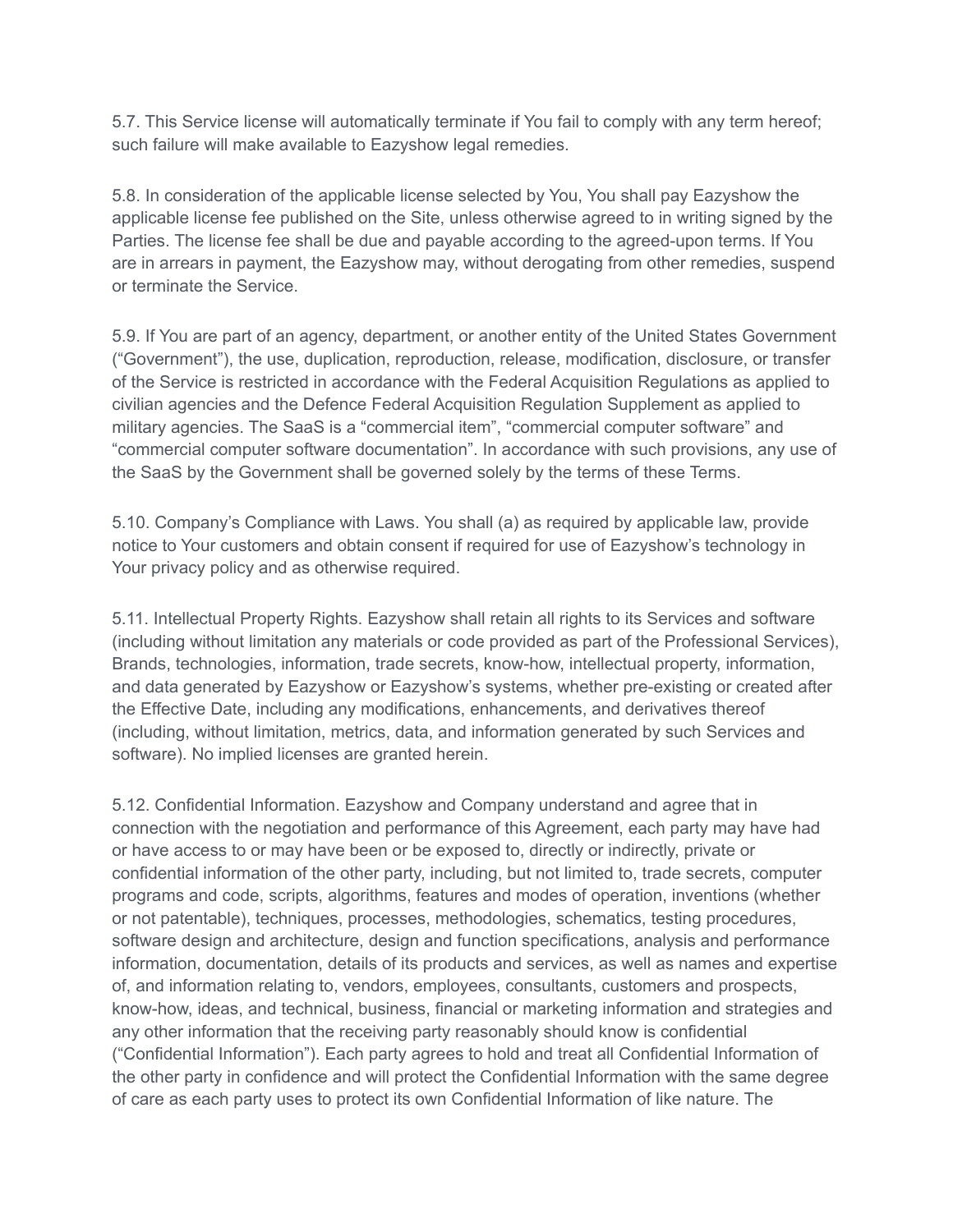Confidential Information will not, without the prior written consent of the other party, be disclosed to any third party except that the receiving party may disclose the Confidential Information or portions thereof to (a) its directors, officers, employees, agents, and representatives on a need-to-know basis or (b) as may be required by law, applicable regulation or judicial process, provided, however, that if the receiving party is required to disclose such Confidential Information under this Section 5.12, the receiving party shall promptly notify the disclosing party of such pending disclosure and consult with the disclosing party prior to such disclosure as to the advisability of seeking a protective order or other means of preserving the confidentiality of the Confidential Information. Notwithstanding anything contained herein to the contrary, Confidential Information does not include any information that (i) at the time of the disclosure or thereafter is lawfully obtained from publically available sources generally known by the public (other than as a result of a disclosure by the receiving party or its representatives); (ii) is available to the receiving party on a non-confidential basis from a source that is not and was not bound by a confidentiality agreement with respect to the Confidential Information; or (iii) has been independently acquired or developed by the receiving party without violating its obligations under this Agreement or under any federal or state law. This Section shall supersede any previous agreement relating to confidential treatment and/or non-disclosure of Confidential Information; provided, however, that any information disclosed pursuant to that earlier agreement shall be deemed to be Confidential Information and protected under the terms of this Agreement as if this Agreement had been in place at the time of such disclosures.

#### 5.13. **Use Restrictions.**

Except as expressly and unambiguously permitted by these Terms, You shall not, nor permit anyone else to, directly or indirectly:

– modify, alter, change, rename, merge, adapt, translate, reverse engineer, disassemble, copy, duplicate, distribute, reproduce, create derivative works from, license or sublicense the Service, or transfer, sell, or convey the Service or any right in the Service to anyone else without the prior written consent of Eazyshow;

– derive or attempt to derive the source code or structure of all or any portion of the SaaS by reverse engineering, disassembly, decompilation, or any other means;

– violate the laws of any jurisdiction where the Service will be utilized;

– use the Service to develop any application having the same primary function as the Service;

– use the Service to provide time-sharing or service bureau services to third parties;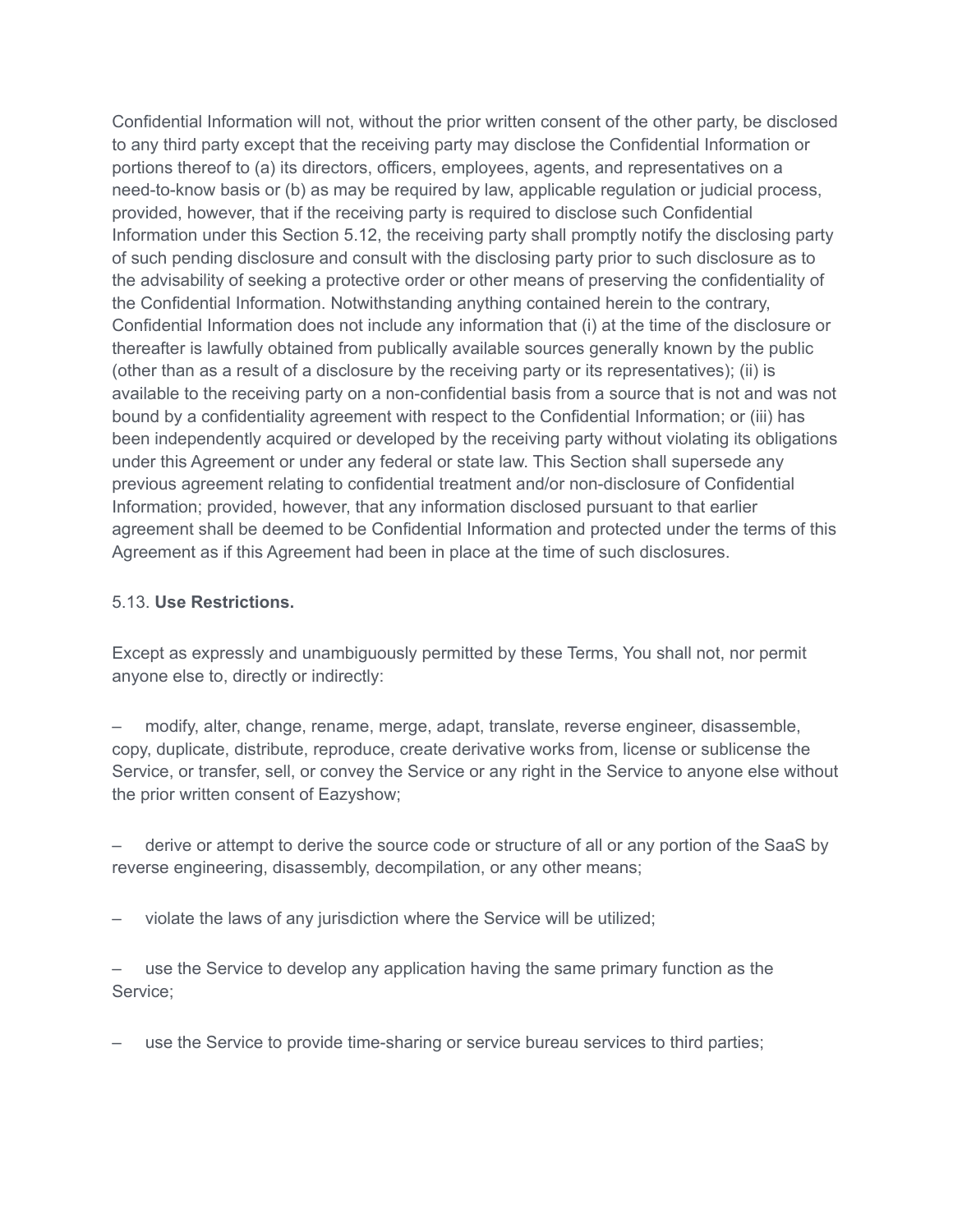– use the Service to advocate an illegal activity, discuss any intent to commit an illegal act, and/or libel or defame any entity or person;

use the Service to exploit or harm minors by exposing them to inappropriate content, asking for personally identifiable details or otherwise;

– use the Service to infringe any intellectual property rights of any entity or person, including without limitation any third party copyrights or trademarks;

use the Service to commit a "pyramid" or similar scheme;

use the Service to misrepresent Your identity or affiliation;

– use the Service to hyper-link to web sites that contain content that falls within any of the descriptions set forth above;

use the Service under any name other than Eazyshow, and

– sell the Service or otherwise profit by allowing third parties to use the Service.

– sublicense any intellectual property of Eazyshow to third parties or sell, resell, rent, sublicense or lease the Services to third parties,

– use the Services to store or transmit malicious code,

– interfere with or disrupt the integrity or performance of the Services or third-party data contained therein,

– attempt to gain unauthorized access to the Services or their related systems or networks,

– alter, copy, move or delete any tags or code placed as part of the Services except as provided by Eazyshow, or

– place tags on website pages not pre-approved by Eazyshow in writing.

#### 5.14. **Your Content.**

The Service permits the submission of Content by You and other users for use through the Service ("Your Content) in areas to which You can control access by others. Eazyshow may access all Content for quality assurance purposes.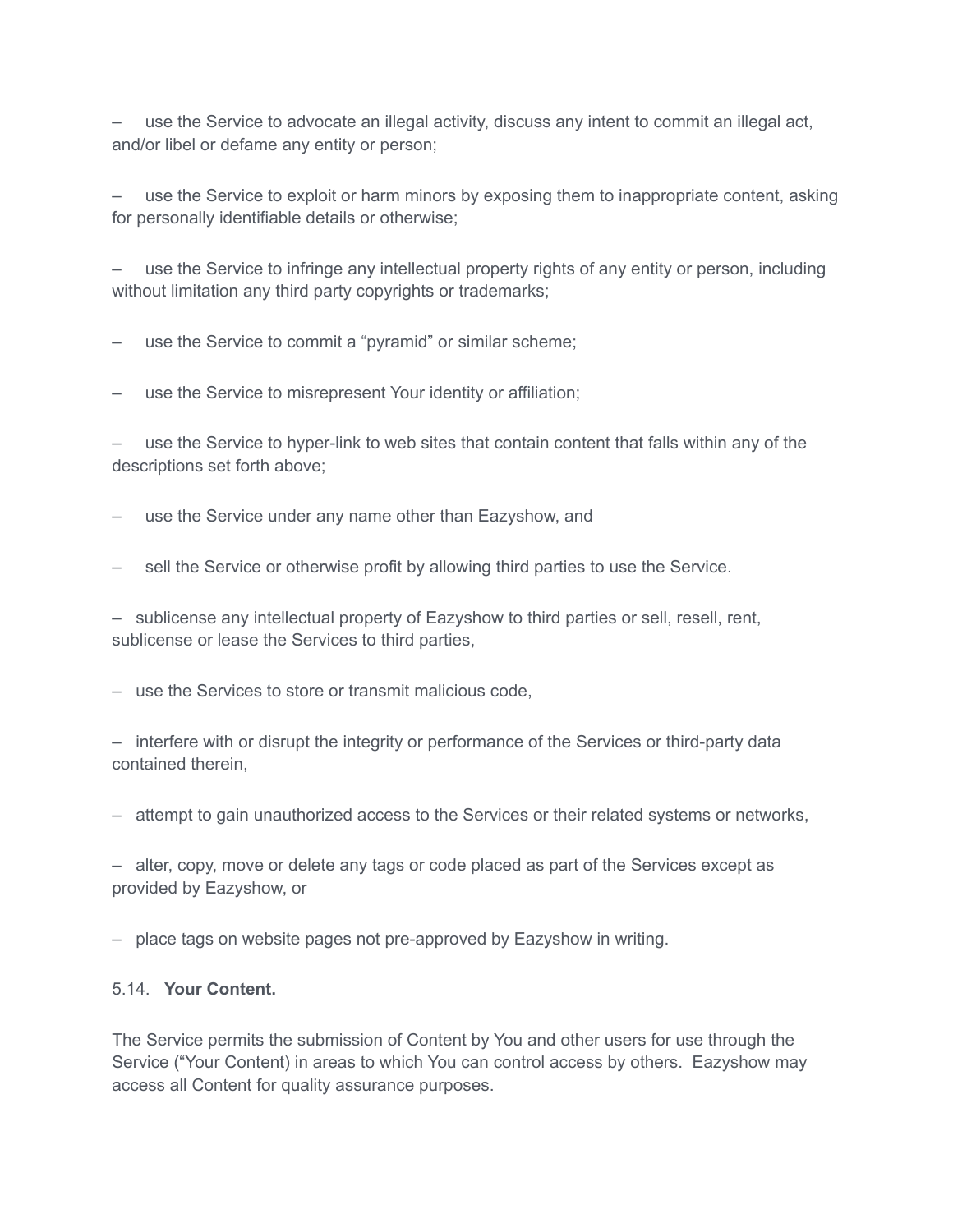Eazyshow does not review all information and Content that may be viewed through the Service. You acknowledge that Eazyshow is merely acting as a passive conduit by allowing You to submit Your Content and information to others through the Service and is not liable for any Contents viewed through the Service. You shall be solely responsible for Your Content and the consequences of posting or publishing them. Eazyshow has the right in its sole discretion and without further notice to You, to monitor, censor, edit, remove, delete, and/or remove any and all Your Content posted by You.

You represent and warrant that You own or have the necessary rights and permissions to use and authorize Eazyshow to use all Intellectual Property Rights in and to any of Your Content and to enable inclusion and use thereof as contemplated by the Site and these Terms. "**Intellectual Property Rights"** means any and all rights, titles, and interests, whether foreign or domestic, in and to any and all trade secrets, patents, copyrights, service marks, trademarks, know-how, or similar intellectual property rights, as well as any and all moral rights, rights of privacy, publicity and similar rights of any type under the laws or regulations of any governmental, regulatory, or judicial authority, foreign or domestic. **You retain all of Your ownership rights in Your Content**.

You hereby grant to Eazyshow a worldwide, royalty-free, non-exclusive, sublicensable, and transferable right and license to use, upload, copy, store, reproduce, modify, publish, distribute, perform, display, and transmit the Your Content for the purpose of performing Services pursuant to these Terms. You agree that you shall have sole responsibility and liability for: (i) acquiring any and all authorization(s) necessary for use of Your Content as contemplated by these Terms; (ii) the completeness and accuracy of all of Your Content and other materials provided to Eazyshow by You pursuant to these Terms; and (iii) ensuring that Your Content does not infringe or violate any patents, copyrights, trademarks or other intellectual property rights, or misappropriate the trade secret, or violate the privacy rights of any third party.

Eazyshow does not control or endorse the content of any other materials or information viewed through the Service. Content that is disclosed to people via the Service may be viewed, printed, and used by anyone that has access. Eazyshow may, in its sole and exclusive discretion, but shall have no duty to, prevent the disclosure of materials or remove materials from the Service at any time. Eazyshow shall not be liable for any Content that You submit to a third party via Service.

You understand that when using the Service, You may be exposed to user's Content that are inaccurate, offensive, indecent, or objectionable, and You agree to waive, and hereby do waive, any legal or equitable rights or remedies You may have against Eazyshow with respect thereto, and agree to indemnify and hold Eazyshow, its owners, affiliates, employees, agents and/or licensors, harmless to the fullest extent allowed by law regarding all matters related to Your use of the Service.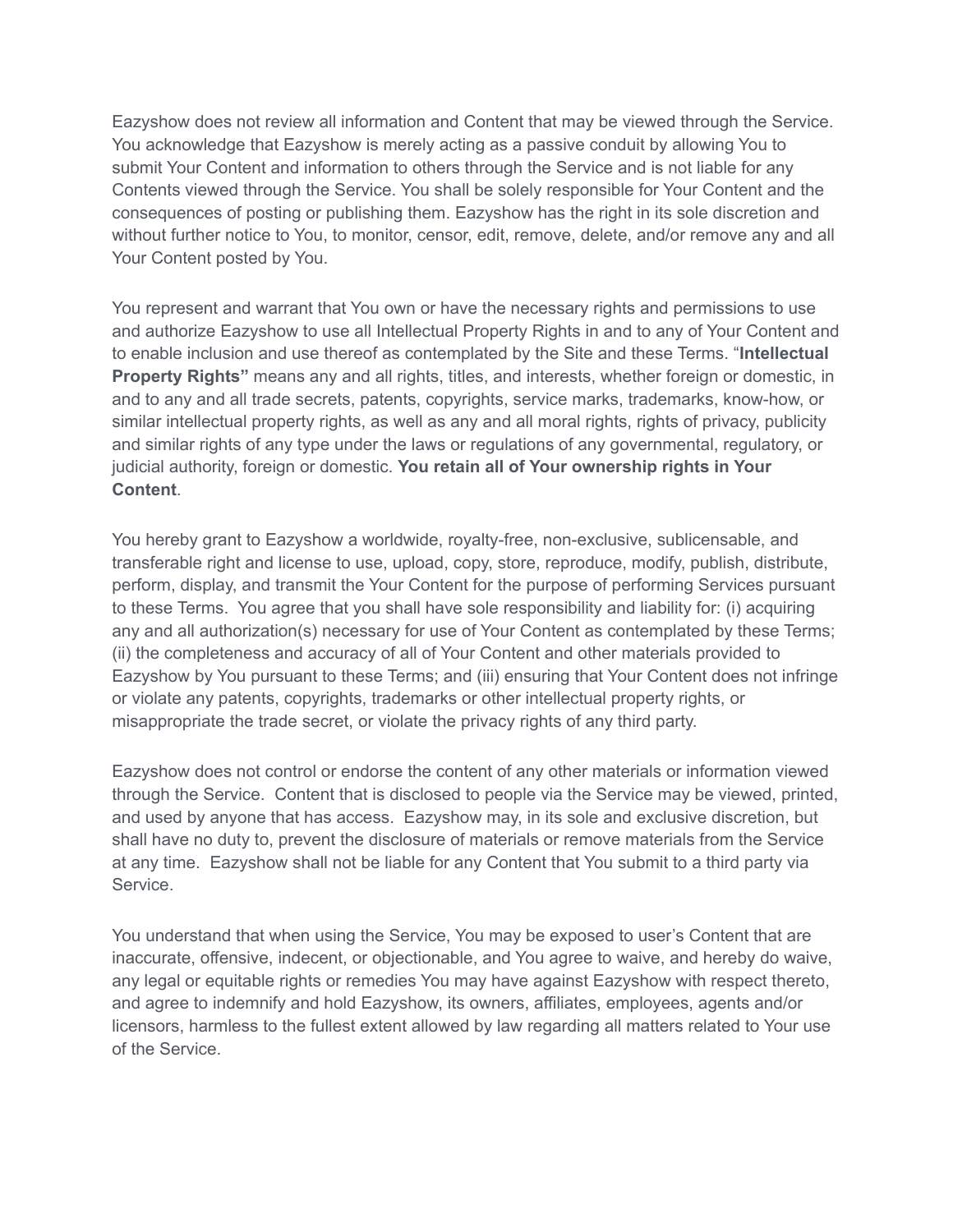You hereby acknowledge and agree that Eazyshow and its third-party suppliers and licensors exclusively own all rights, title and interest in the Service and Intellectual Property Rights therein. You also acknowledge that the Service contains confidential and proprietary information and trade secrets belonging to Eazyshow, its third party suppliers and licensors, and that nothing herein gives You any right, title or interest in the Service except for Your limited express rights granted pursuant to these Terms. Any questions, comments, suggestions, ideas, feedback or other information about the Services provided by You to Eazyshow is non-confidential and Eazyshow (as well as any designee of Eazyshow) shall be entitled to the unrestricted use and dissemination of such information for any purpose, commercial or otherwise, without acknowledgment or compensation to You.

5.15. Updates and Changes to the Service; Cancellation.

Eazyshow, in its sole and absolute discretion, may update, change, restrict, modify, and/or cancel the Service or portion thereof at any time, for any or no reason, without any liability whatsoever.

5.16 Use of Brands; Press Releases.

Eazyshow may use the Company's name, trade name, trademarks and icons (collectively, the "Brands") (i) in connection with the Services provided, and (ii) for certain marketing and promotional purposes as mutually agreed upon by both parties.

### 6. **Disclosure**

We reserve the right to access, read, preserve, and disclose any of Your Content or any other information as We reasonably believes is necessary to (a) satisfy any applicable law, regulation, legal process, subpoena or governmental request, (b) enforce these Terms, including investigation of potential violations of it, (c) detect, prevent, or otherwise address fraud, security or technical issues, (d) respond to user support requests, or (e) protect the rights, property or safety of Eazyshow, its users or the public. This section shall survive the termination of these Terms.

7. **Links**

The Site may contain links to third-party websites that are not owned or controlled by Eazyshow. Eazyshow is not affiliated with those websites, has no control over those websites, and assumes no responsibility for the content, privacy policies, or practices of any third party websites. In addition, Eazyshow will not and cannot censor or edit the content of any third-party site. By using the Site, You expressly release Eazyshow from any and all liability arising from Your use of any third-party website. Accordingly, We encourage You to be aware when You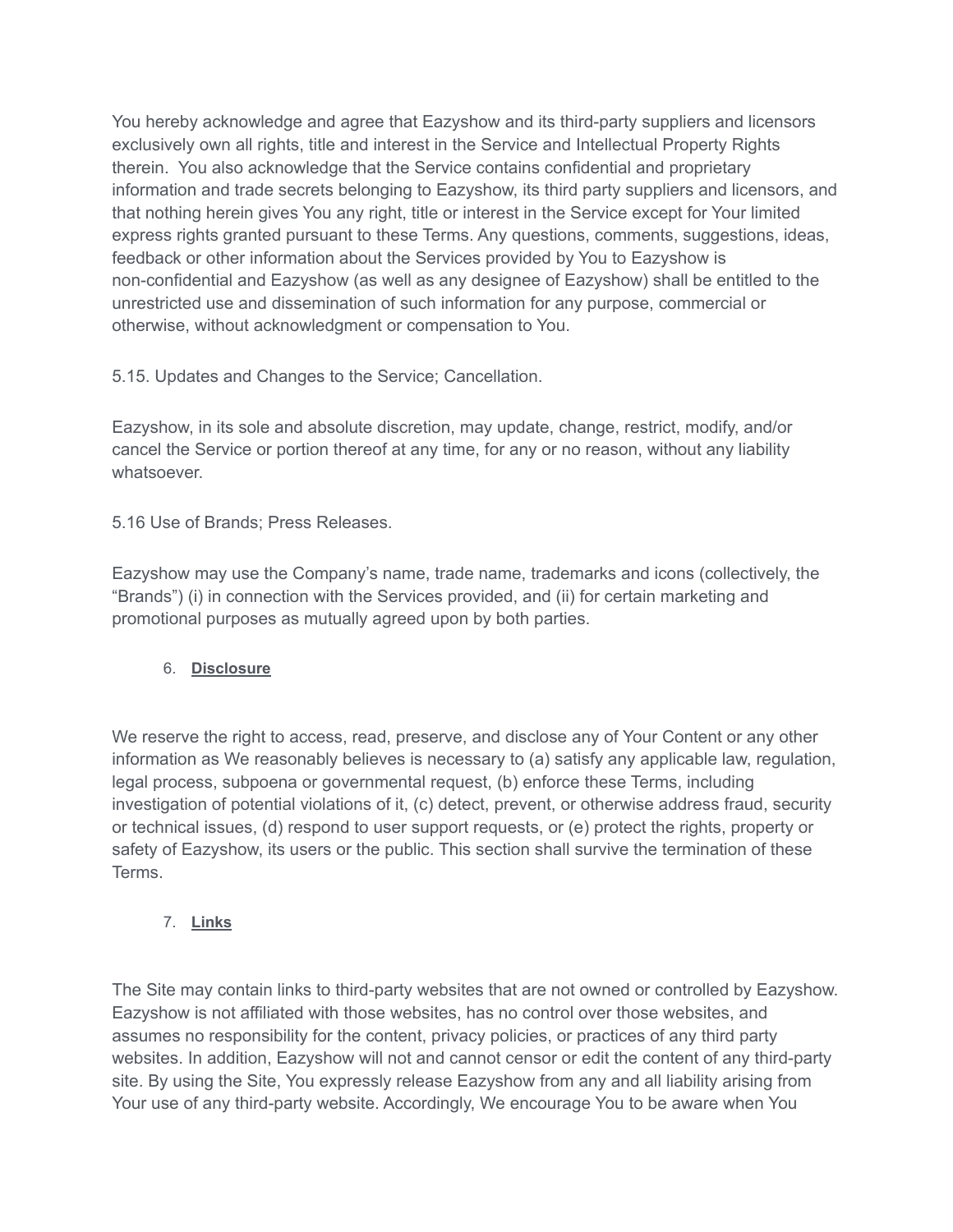have left the Site and to read the terms and conditions and privacy policy of each other website that You visit.

Eazyshow permits You to link to materials on the Site for personal, non-commercial purposes only.

# 8. **Customer Support**.

Customer Support is provided according to the Service level that You selected to purchase or otherwise agreed to in writing and signed by the Parties.

### 9. **Advertisements. Intentionally Omitted**

10. **Limitation of Liability and Warranty Disclaimer.**

THE FOLLOWING SECTION REGARDING LIMITATION OF LIABILITY AND WARRANTY APPLIES WHETHER OR NOT THE SERVICES PROVIDED UNDER THE SITE ARE FOR PAYMENT.

EXCEPT AS EXPRESSLY PROVIDED OTHERWISE IN A WRITTEN AGREEMENT BETWEEN YOU AND EAZYSHOW, THE SITE (INCLUDING THE CONTENT AND THE SERVICE) IS PROVIDED "AS IS" "WITH ALL FAULTS" AND "AS AVAILABLE". NO EXPRESS OR IMPLIED WARRANTIES ARE GIVEN, INCLUDING BUT NOT LIMITED TO, THE IMPLIED WARRANTIES OF MERCHANTABILITY, FITNESS FOR A PARTICULAR PURPOSE, NON-INFRINGEMENT, AND THOSE ARISING BY STATUTE OR FROM A COURSE OF DEALING OR USAGE OF TRADE.

WHILE WE MAKE REASONABLE EFFORTS TO ENSURE THAT THE SITE AND THE SERVICE WILL FUNCTION AS CLAIMED, Eazyshow DOES NOT GUARANTEE THAT THE SITE AND THE SERVICE WILL BE FREE OF BUGS, SECURITY BREACHES, VIRUS ATTACKS AND THE LIKE, OR THAT THEY WILL ALWAYS BE AVAILABLE. THE SITE AND THE SERVICE WILL OCCASIONALLY BE UNAVAILABLE FOR ROUTINE MAINTENANCE, UPGRADING, OR OTHER REASONS. IN ADDITION, YOU AGREE THAT Eazyshow WILL NOT BE HELD RESPONSIBLE FOR ANY CONSEQUENCES TO ITS USERS THAT MAY RESULT FROM TECHNICAL PROBLEMS OF THE INTERNET, SLOW CONNECTIONS, TRAFFIC CONGESTION OR OVERLOAD OF OUR OR OTHER SERVERS, ETC.

Eazyshow DOES NOT MAKE ANY REPRESENTATIONS OR WARRANTIES REGARDING THE CONTENT, INFORMATION, OR MATERIALS THAT ARE VIEWED THROUGH THE SERVICE IN TERMS OF THEIR COMPLETENESS, CORRECTNESS, ACCURACY, ADEQUACY, USEFULNESS, TIMELINESS, RELIABILITY, OR OTHERWISE.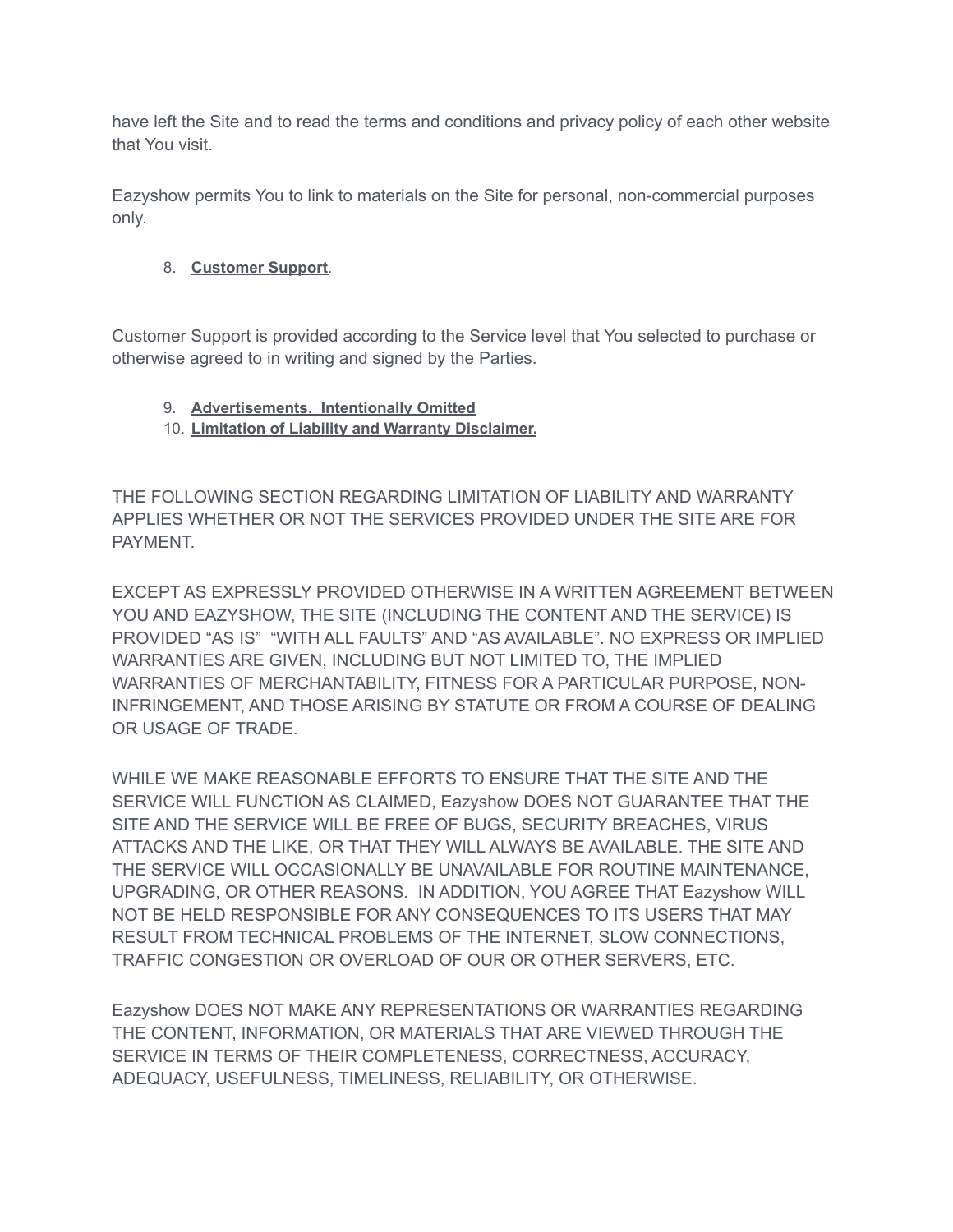EXCEPT AS EXPRESSLY STATED IN OUR PRIVACY POLICY, Eazyshow DOES NOT MAKE ANY REPRESENTATIONS, WARRANTIES, OR CONDITIONS OF ANY KIND, EXPRESS OR IMPLIED, AS TO THE SECURITY OF ANY INFORMATION YOU MAY PROVIDE OR ACTIVITIES YOU ENGAGE IN DURING THE COURSE OF YOUR USE OF THE SITE AND THE SERVICE.

Eazyshow DOES NOT WARRANT, ENDORSE OR GUARANTEE ANY CONTENT, PRODUCT, OR SERVICE THAT APPEARS IN ITS USERS' CONTENT OR THAT IS FEATURED OR ADVERTISED ON THE SITE.

YOU ARE SOLELY RESPONSIBLE FOR YOUR INTERACTION WITH OTHER Eazyshow USERS. IF YOU HAVE A DISPUTE WITH ANY OTHER USER OF THE SITE, YOU AGREE THAT Eazyshow IS NOT LIABLE FOR ANY CLAIMS OR DAMAGES ARISING OUT OF OR CONNECTED WITH SUCH A DISPUTE.

THE SERVICE IS NOT DESIGNED OR INTENDED TO BE USED FOR EMERGENCIES OR HIGH-RISK ACTIVITIES.

NOTWITHSTANDING ANYTHING TO THE CONTRARY, UNDER NO CIRCUMSTANCES SHALL Eazyshow, ITS AFFILIATES, AND THEIR RESPECTIVE OFFICERS, DIRECTORS, EMPLOYEES, LICENSORS, ASSIGNS AND AGENTS BE RESPONSIBLE AND LIABLE FOR ANY LOSS OF MONEY, LOSS OF BUSINESS, BUSINESS INTERRUPTION, GOODWILL, LOSS OF DATA, REPUTATION, SPECIAL DAMAGES, DIRECT, INCIDENTAL, PUNITIVE, CONSEQUENTIAL, SPECIAL OR INDIRECT DAMAGES, THAT RESULT FROM THE USE OF OR INABILITY TO USE THE SITE AND ITS SERVICES (INCLUDING BUT NOT LIMITED TO THE Eazyshow SERVICE), REGARDLESS OF WHETHER Eazyshow WAS ADVISED OF THE POSSIBILITY OF SUCH LOSSES IN ADVANCE, AND EVEN IF THE SERVICE IS FOUND TO HAVE FAILED ITS ESSENTIAL PURPOSE.

IN ANY EVENT AND WITHOUT LIMITING THE GENERALITY OF THIS SECTION TO THE EXTENT PERMITTED BY LAW YOU AGREE THAT THE Eazyshow'S TOTAL LIABILITY TO YOU FOR ALL DAMAGES AND LOSSES SHALL NOT IN ANY CIRCUMSTANCES EXCEED THE GREATER OF (A) THE REIMBURSEMENT OF A MONTHLY FEE RECEIVED BY Eazyshow (IF ANY); OR (B) \$100.00. THE FOREGOING LIMITATIONS ARE INTENDED TO APPLY TO ALL ASPECTS OF THESE TERMS AND ANY DAMAGES DIRECTLY OR INDIRECTLY SUFFERED BY YOU.

SOME JURISDICTIONS DO NOT ALLOW THE LIMITATION OR EXCLUSION OF LIABILITY FOR INCIDENTAL OR CONSEQUENTIAL DAMAGES, SO THE ABOVE LIMITATIONS MAY NOT APPLY TO YOU.

THIS SECTION SHALL SURVIVE THE TERMINATION OF THESE TERMS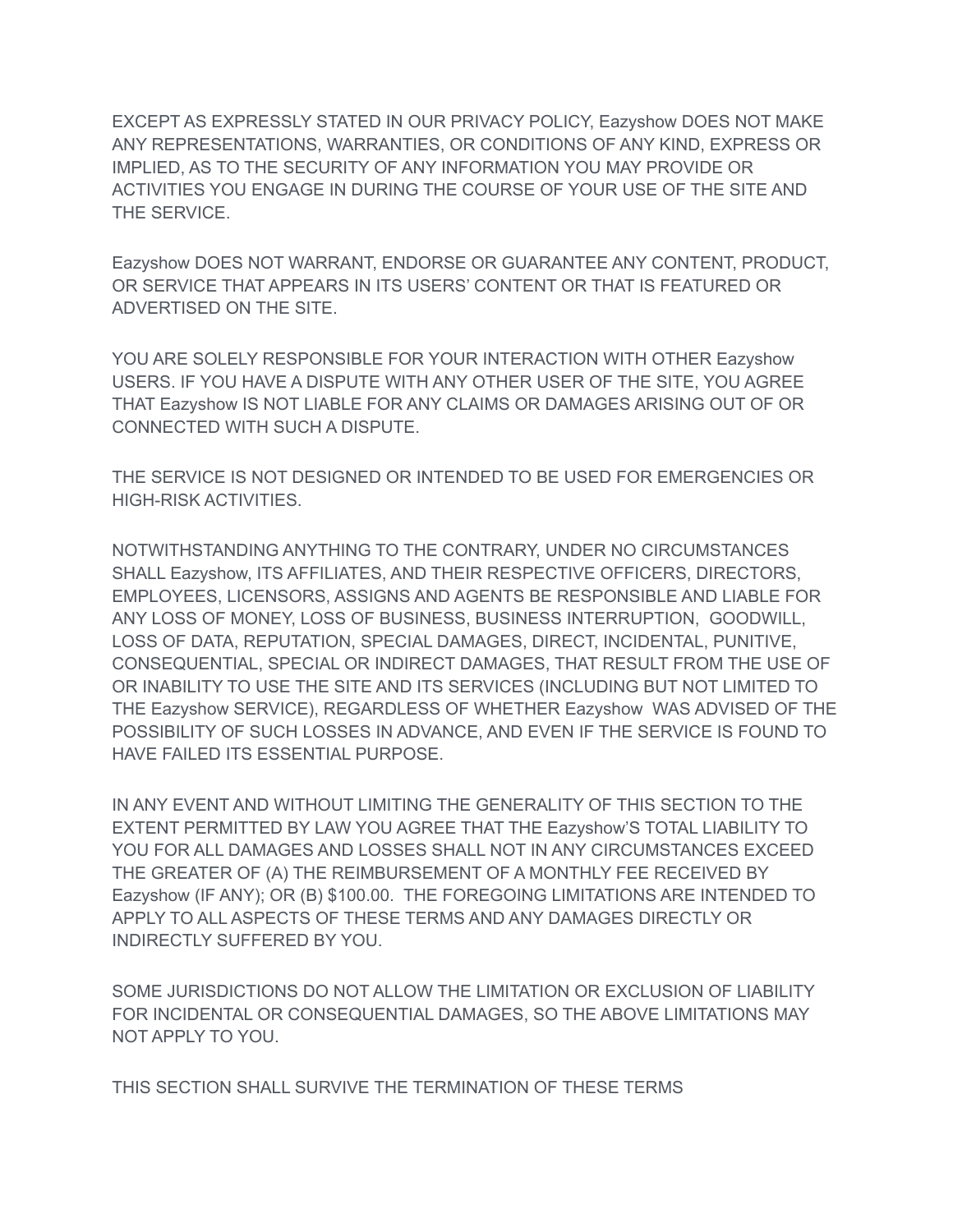#### 11. **Copyright and Trademark Notices.**

All content at Eazyshow.com, including but not limited to text, documents, descriptions, products, software, photos, sounds, videos, interactive features, services (including the Eazyshow Service), design, graphics, interfaces, or code ("Content") and the selection and arrangements thereof is copyrighted as a collective work under the United States and other copyright laws, and is the property of Eazyshow. All trademarks, service marks, trade names and logos contained therein (collectively, the "Marks") are owned by or licensed to Eazyshow Inc.

The Content on the Site is provided to You "AS IS" for Your information and personal use only and may not be used, copied, distributed, transmitted, broadcast, displayed, sold, licensed, de-compiled, or otherwise exploited for any other purposes whatsoever without Eazyshow's prior written consent. Eazyshow reserves all rights not expressly granted in and to the Site. If You download or print a copy of the Content for personal use, You must retain all copyright and other proprietary notices contained therein. You agree not to circumvent, disable or otherwise interfere with security-related features of the Site or features that prevent or restrict use or copying of any Content or that enforce limitations on use of the Site.

"Eazyshow", the Eazyshow logo and other marks are Marks of Eazyshow Inc or its affiliates. All other trademarks, service marks, and logos used on our Site are the trademarks, service marks, or logos of their respective owners.

This section shall survive any termination of these Terms.

### 12. **Copyright and Content Policy**

It is the policy of Eazyshow to respect the legitimate rights of copyright and other intellectual property owners. Pursuant to the Digital Millennium Copyright Act, 17 U.S.C. Section 512 (the "DMCA"), Eazyshow has designated an agent (specified below) to receive notifications of claimed copyright infringement on its sites. Please be advised that We enforce a policy that provides for the termination in appropriate circumstances of subscribers who are repeat infringers.

If You believe that Your work has been copied in a way that constitutes copyright infringement or that Your intellectual property rights have been otherwise violated, please provide Eazyshow's Copyright Agent with the following information in accordance with the DMCA:

1. An electronic or physical signature of the person authorized to act on behalf of the owner of the copyright or other intellectual property interest;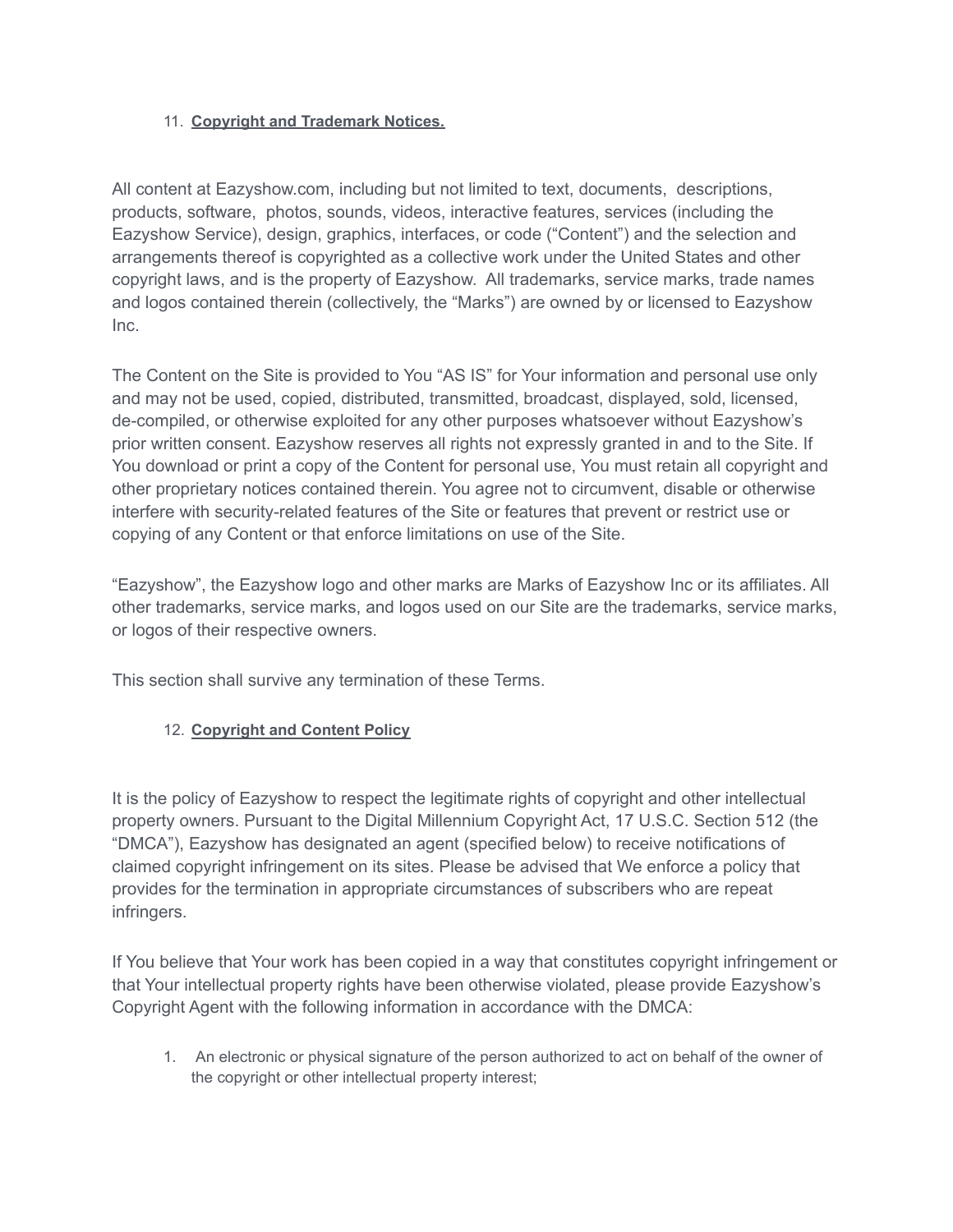- 2. a description of the copyrighted work or other intellectual property that You claim has been infringed;
- 3. a description of where the material that You claim is infringing is located on the Eazyshow's Site, with enough detail that We may find it on our Site; providing URLs in the **body of an email is the best way to help us locate content quickly;**
- 4. Your address, telephone number, and email address;
- 5. a statement by You that You have a good faith belief that the disputed use is not authorized by the copyright or intellectual property owner, its agent, or the law; and
- 6. a statement by You, made under penalty of perjury, that the above information in Your notice is accurate and that You are the copyright or intellectual property owner or authorized to act on the copyright or intellectual property owner's behalf.

Eazyshow's agent for notice of claims of copyright or other intellectual property infringement can be reached as follows:

Eazyshow Inc.

### 340 S Main St, Clawson, MI 48017, United States

Email- support@Eazyshow.com

Please also note that under Section 512(f) any person who knowingly materially misrepresents that material or activity is infringing may be subject to liability.

### **Counter-Notification**

If You believe that the material you posted was removed by mistake, and that You have the right to post the material, You may elect to send us a counter notice. To be effective the counter-notification must be a written communication provided to our designated agent that includes substantially the following (please consult Your legal counsel or see 17 U.S.C. Section 512(g)(3) to confirm these requirements):

- 1. A physical or electronic signature of the subscriber.
- 2. Identification of the material that has been removed or to which access has been disabled and the location at which the material appeared before it was removed or access to it was disabled.**Providing URLs in the body of an email is the best way to help us locate content quickly.**
- 3. A statement under penalty of perjury that the subscriber has a good faith belief that the material was removed or disabled as a result of mistake or misidentification of the material to be removed or disabled.
- 4. The subscriber's name, address, and telephone number, and a statement that the subscriber consents to the jurisdiction of Federal District Court for the judicial district in which the address is located, or if the subscriber's address is outside of the United States, for any judicial district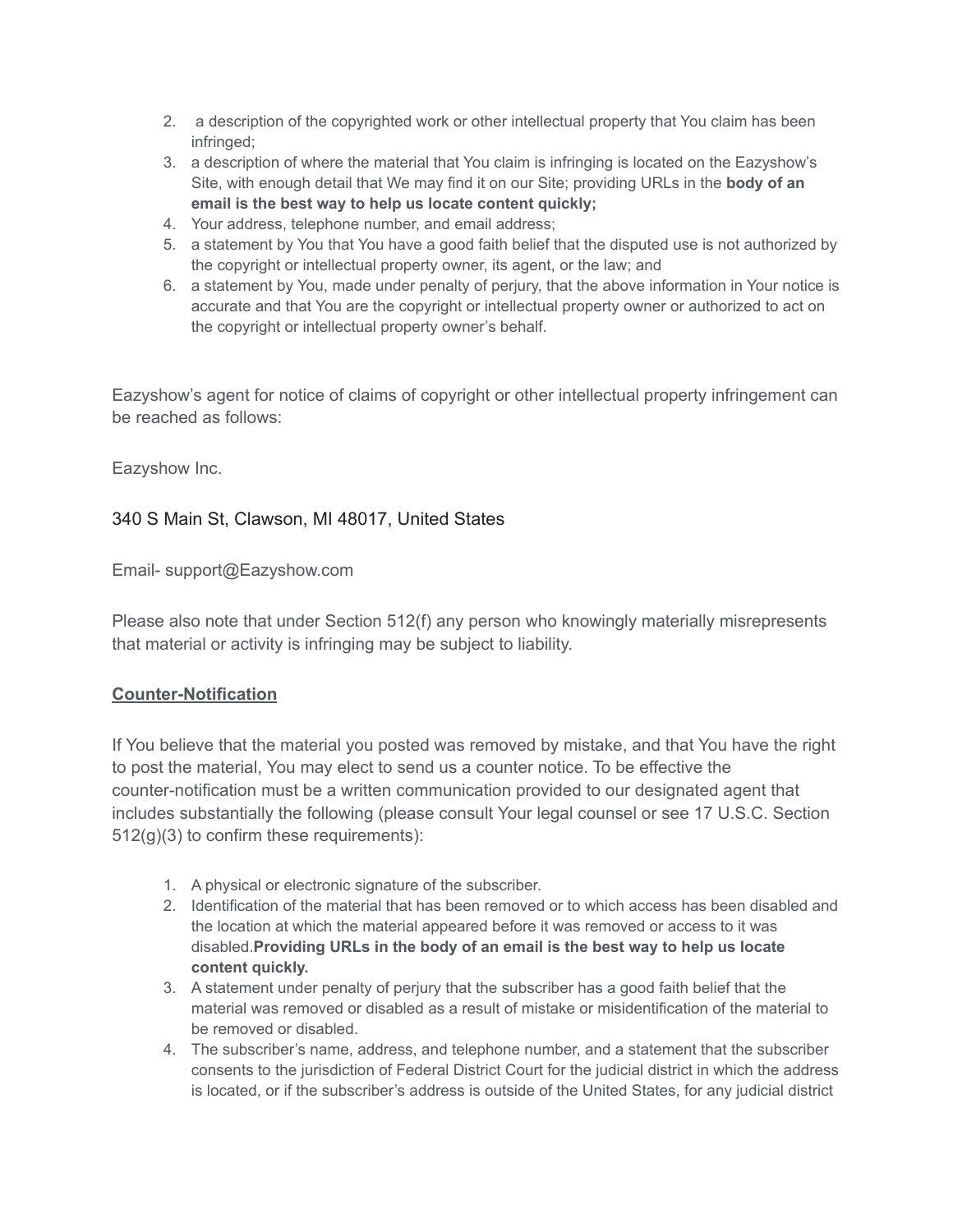in which the service provider may be found, and that the subscriber will accept service of process from the person who provided notification of infringement or an agent of such person.

Such written notice should be sent to our designated agent as follows:

Eazyshow Inc.

## 340 S Main St, Clawson, MI 48017, United States

Email- support@Eazyshow.com

Please note that under Section 512(f) of the Copyright Act, any person who knowingly materially misrepresents that material or activity was removed or disabled by mistake or misidentification may be subject to liability.

### 13. **Indemnification**

You agree to defend, indemnify and hold harmless Eazyshow, its affiliates, and their respective officers, directors, employees and agents, from and against any and all claims, damages, obligations, losses, liabilities, costs and expenses (including but not limited to attorney's fees) arising from: (i) Your use of the Site and the Service; (ii) Your violation of these Terms; (iii) Your violation of any third party right, including without limitation any copyright, property, publicity or privacy right; (iv) any claim that Your Content caused damage to a third party, or a claim relating to use by You or any other person accessing the service through Your account. This defense, hold harmless and indemnification obligation will survive these Terms and Your use of the Site.

### 14. **Non-disparagement.**

You shall not make any communication that is intended or reasonably understood to disparage, criticize, condemn or impugn the personal, professional or business reputation of the Site, Service, the name Eazyshow, its employees, agents, and assigns, including, without limitation, any communication that could be interpreted as impairing the quality of the Service, whether orally or in writing, or by any other manner whatsoever to any person or entity.

### 15. **Force Majeure.**

The parties shall not be liable to each other or any other person for any delay or failure in the performance of this Agreement or for loss or damage of any nature whatsoever suffered by such party due to disruption or unavailability of communication facilities, utility or Internet service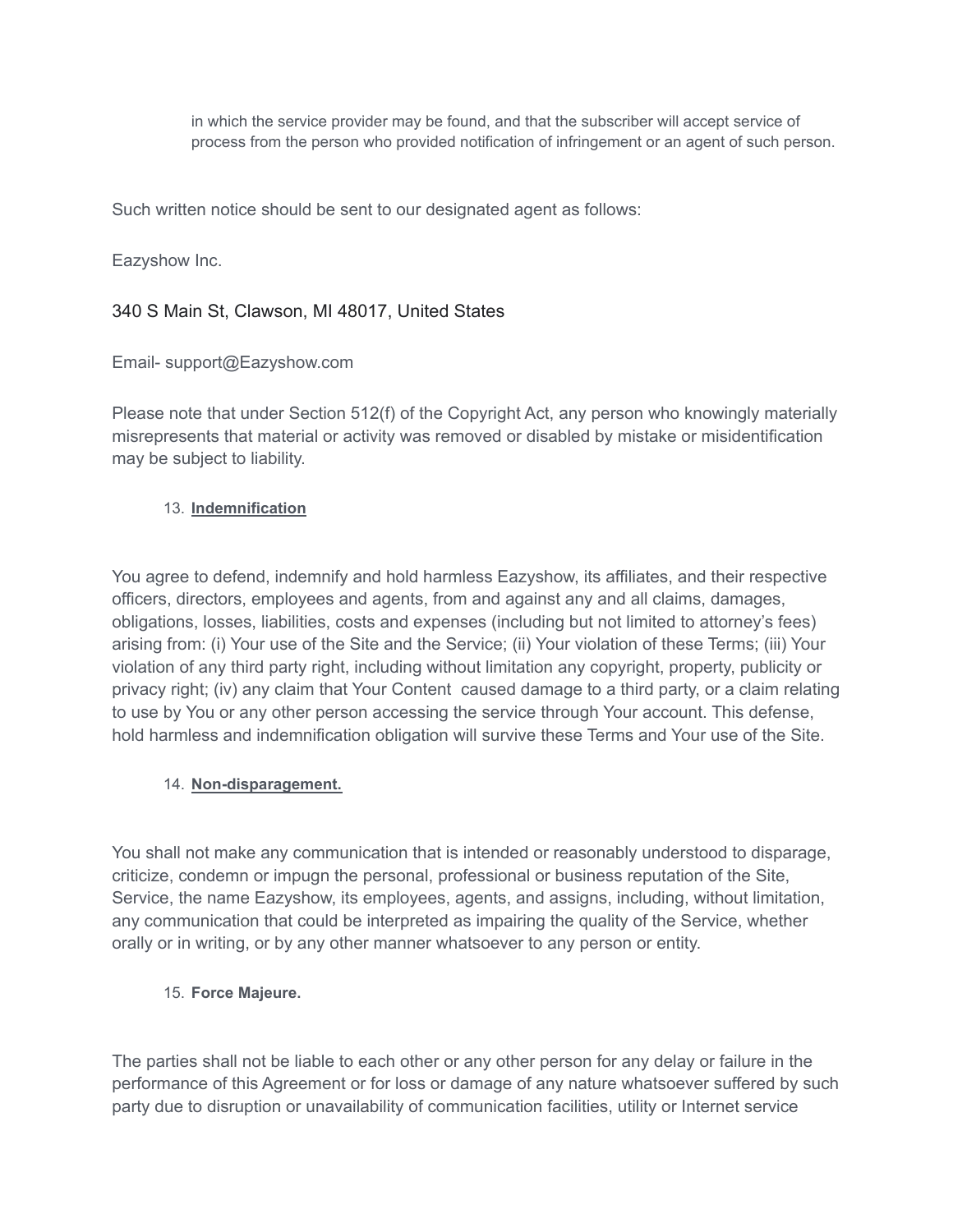provider failure, acts of war, acts of terrorism, acts of vandalism, lightning, fire, strike, unavailability of energy sources or any other causes beyond the party's reasonable control.

# 16. **Governing Law.**

These Terms the Privacy Policy and the relationship between You and Eazyshow shall be construed and enforced in accordance with the laws of the State of Michigan, and the parties consent to the exclusive jurisdiction of courts in Oakland County, Michigan, USA.

# 17. **No Assignment.**

These Terms, and any rights and licenses granted hereunder, may not be transferred or assigned by You, but may be assigned by Eazyshow without restriction or notification to You

# 18. **Feedback**.

You may be asked to provide feedback regarding the Service. You hereby grant Eazyshow a perpetual, free, royalty free unlimited license to use and/or incorporate such feedback into the Service or any other product of Eazyshow.

# 19. **Severability.**

If any term of these Terms is held by a court of competent jurisdiction to be invalid or unenforceable, then these Terms, including all of the remaining terms, will remain in full force and effect as if such invalid or unenforceable term had never been included.

### 20. **Waiver.**

No waiver of any term of these Terms shall be deemed a further or continuing waiver of such term or any other term, and a party's failure to assert any right or provision under these Terms shall not constitute a waiver of such right or provision.

### 21. **Usages Levels.**

According to agreement between you and Eazyshow.

### 22. **Notices.**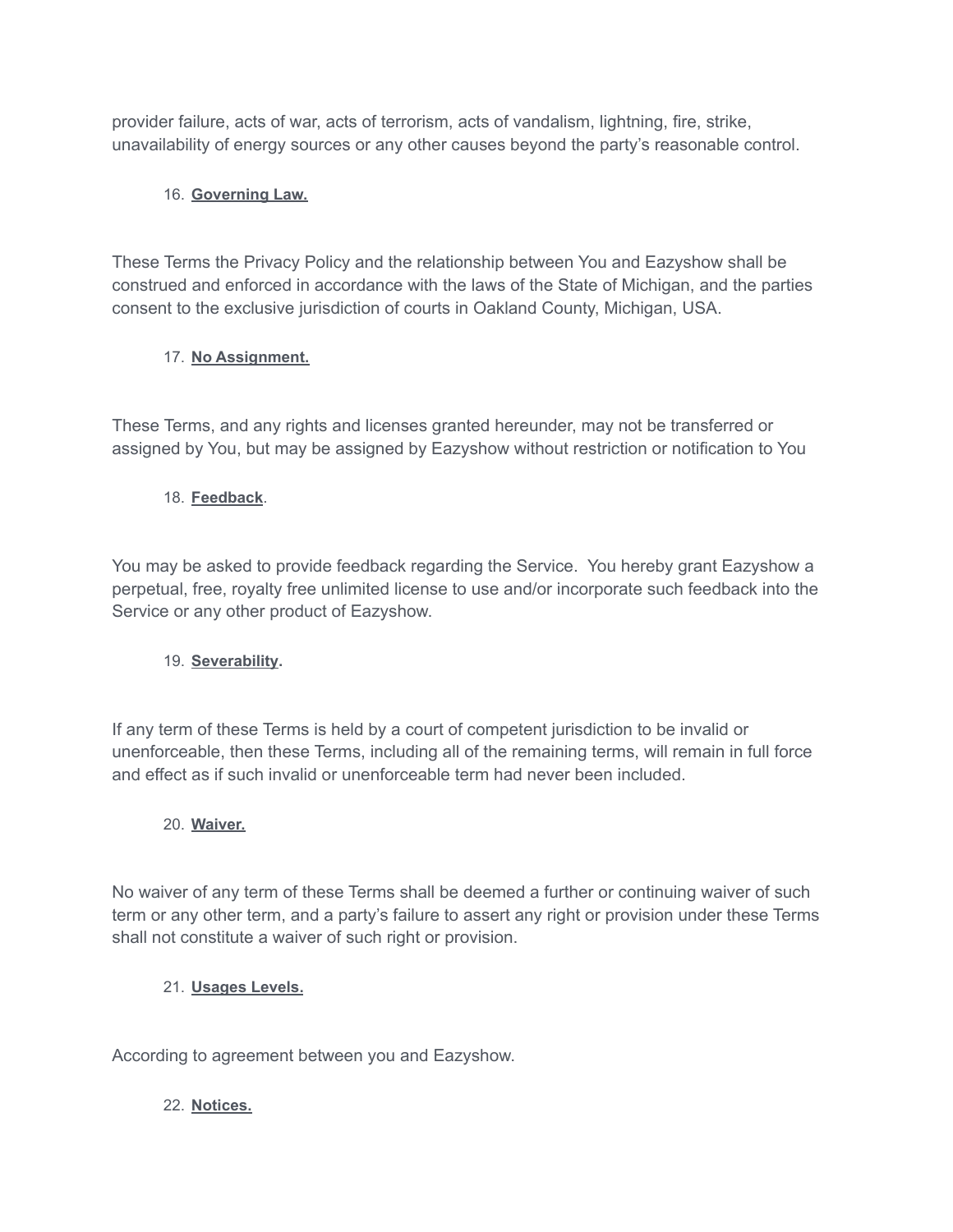Subject to Section 23 below, all notices shall be in writing and shall be sent by certified mail, return receipt requested, or by wire communications (e.g., facsimile) to the respective contact at the following address: To Company, at the address Eazyshow has on file and if to Eazyshow at 340 S Main St, Clawson, MI 48017, United States, Attention: CEO. Subject to Section 22 below, the effective dates of such notice shall be (1) upon evidence of a successful facsimile transmission, or (2) five days following the date of mailing for certified or registered letters and two days following the date sent for overnight letters. The above addresses may be changed at any time by giving prior written notice as above provided. 23. Miscellaneous.

Eazyshow hereby rejects any terms or conditions ("Form Terms") appearing on any purchase order or other supplements that are in addition to, or different from, the terms and conditions of this Agreement, and the parties agree that all such Form Terms shall be void and of no force or effect. This Agreement shall be binding and shall inure to the benefit of the parties hereto and their respective successors and permitted assigns. This Agreement may not be assigned by the Company without Eazyshow's prior written consent, such consent not to be unreasonably withheld. Eazyshow may assign this Agreement to any successor to its business in whole or in part. Company acknowledges that the Services contain features to monitor user behavior and Company will provide notice of such monitoring behavior to Company's customers and users in accordance with Company's obligations herein. The parties are independent contractors and neither this Agreement nor the performance of Services shall create an association, partnership, joint venture, or relationship of principal and agent, master and servant, or employer and employee, between the parties; and neither party will have the right, power or authority (whether expressed or implied) to enter into or assume any duty or obligation on behalf of the other party. If any provision of this Agreement is held to be invalid or unenforceable, the remaining provisions of this Agreement will remain in full force and the unenforceable provision shall be interpreted so as to render it enforceable while approximating the parties' intent as closely as possible. This Agreement shall be governed in all respects, including validity, interpretation and effect, by the laws of the State of Michigan and exclusive venue shall be in the courts of the State of Michigan. Each party expressly waives its right to a trial by jury. This Agreement may be executed in two counterparts, each of which shall be deemed to be an original, and both of which together shall constitute one contract. Eazyshow MAY CHANGE THIS AGREEMENT AT ANY TIME AND IN ITS SOLE DISCRETION. THE MODIFIED AGREEMENT WILL BE EFFECTIVE IMMEDIATELY UPON POSTING ON THE Eazyshow WEBSITE AND COMPANY AGREES TO THE NEW POSTED AGREEMENT BY CONTINUING THE USE OF THE SERVICES. IF YOU DO NOT AGREE WITH THE MODIFIED AGREEMENT, COMPANY'S ONLY REMEDY IS TO (A) DISCONTINUE USING THE SERVICES AND DISCONTINUE USING ANY AND ALL INDEPENDENT APPLICATIONS, ADAPTERS AND LABS APPLICATIONS, AND (B) TERMINATE THIS AGREEMENT IN ACCORDANCE WITH ITS TERMS. The headings in this Agreement are for purposes of reference only and shall not limit or otherwise affect the meaning hereof. Sections 5.2, 5.11, 5.12, 5.16, 13 through 16, 22 through 24 shall survive the expiration or termination of this Agreement.